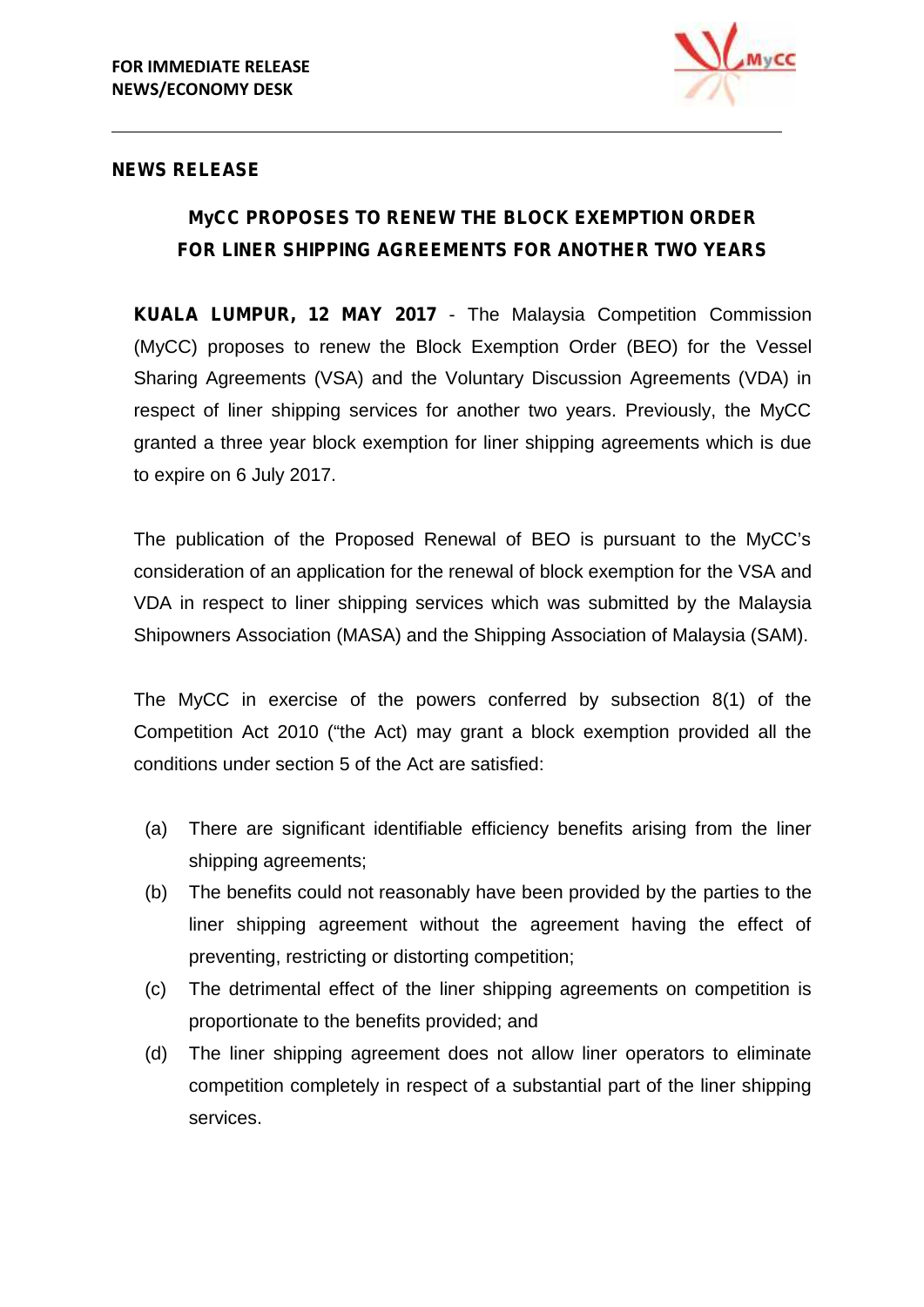

Pursuant to section 9 of the Act, the MyCC shall publish the details of its Proposed Renewal of BEO on its website at www.mycc.gov.my for at least thirty days up until 5 p.m. on 9 June 2017 to allow the public to view and make any submission directly via the same website. The MyCC shall give due consideration to any submission made. The Proposed Renewal of BEO does not exempt or provide immunity in respect of any abuse of a dominant position under the section 10 of the Act. Therefore, parties to a liner shipping agreement can still be found liable for an infringement if they are found abusing their dominant positions in the liner shipping market. The Proposed Renewal of BEO does not cover inland carriage of goods and warehousing of goods. In addition, the Proposed Renewal of BEO allows liner shipping operators to offer, on the basis of individual confidential contracting, their own service arrangements, upon certain conditions (refer to Annexe A for more details).

--end--

**For media enquiries, please contact:** Tel +603 2273 2277 **Corporate Affairs Division Malaysia Competition Commission**

## **About Malaysia Competition Commission (MyCC)**

Established in June 2011, MyCC is an independent body responsible for enforcing the Competition Act 2010, which was implemented to create healthy competition which would in turn stimulate productivity and innovation, thus creating wider choices of products for consumers with better quality and reasonable prices.

The Act applies to all commercial activities undertaken within and outside Malaysia that affects competition in the Malaysian market. It provides a regulatory framework including powers to investigate, adjudicate and impose penalties on the perpetrators of the competition laws. For more information on the Act and MyCC activities, log on to www.mycc.gov.my.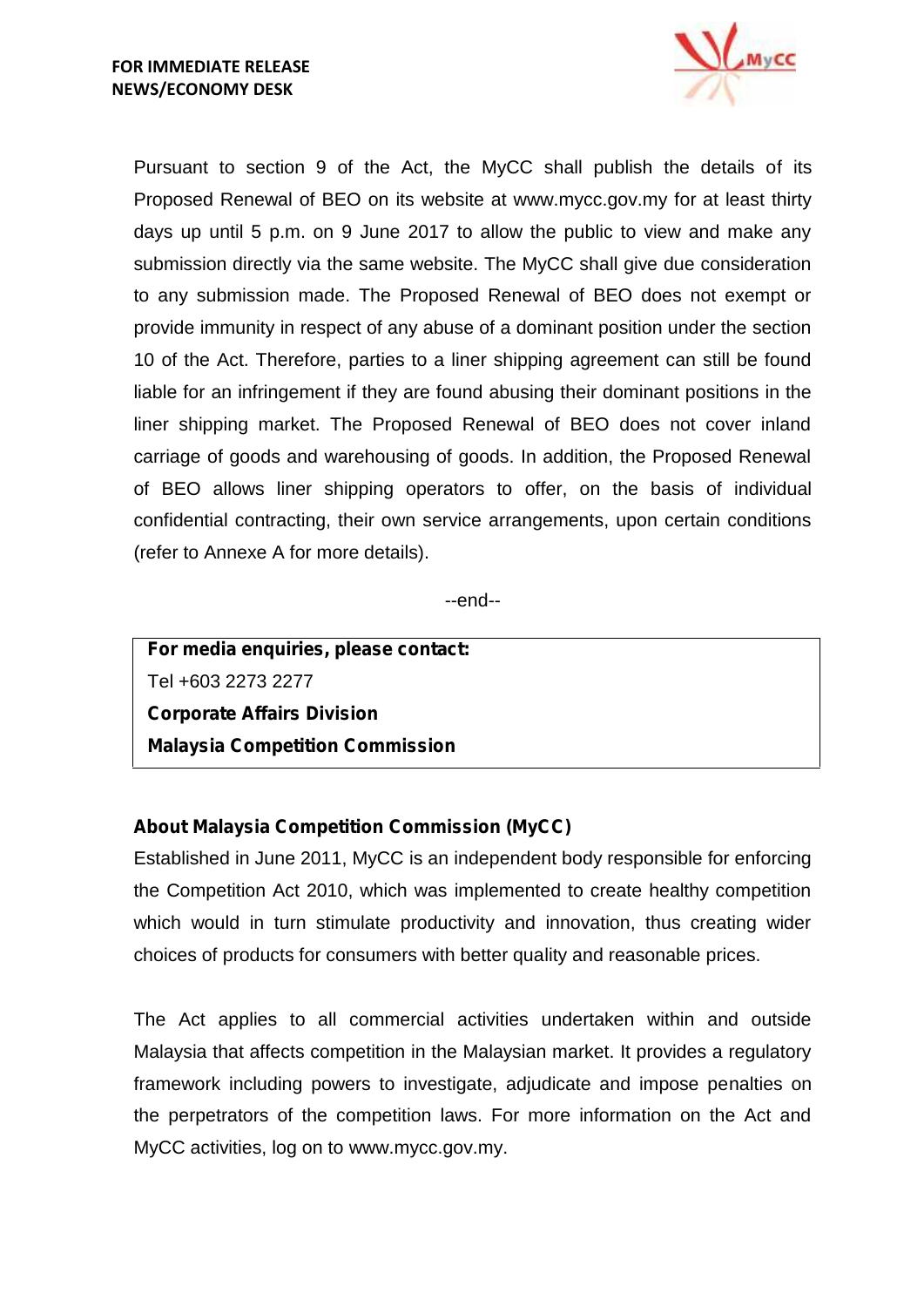

## **ANNEXE A**

## **Notes to Editor:**

**Information on Section 4, 5, 8, 9 and 10 of the Competition Act 2010. Further information on the Proposed Renewal of BEO as per below.**

#### *Section 4: Prohibited horizontal and vertical agreement*

- 4. (1) A horizontal or vertical agreement between enterprises is prohibited insofar as the agreement has the object or effect of significantly preventing, restricting or distorting competition in any market for goods or services.
	- (2) Without prejudice to the generality of subsection (1), a horizontal agreement between enterprises which has the object to—
		- (a) Fix, directly or indirectly, a purchase or selling price or any other trading conditions;
		- (b) Share market or sources of supply;
		- (c) Limit or control—
			- (i) Production;
			- (ii) Market outlets or market access;
			- (iii) Technical or technological development; or
			- (iv) Investment; or

(d) Perform an act of bid rigging, is deemed to have the object of significantly preventing, restricting, or distorting competition in any market for goods or services.

(3) Any enterprise which is a party to an agreement which is prohibited under this section shall be liable for infringement of the prohibition.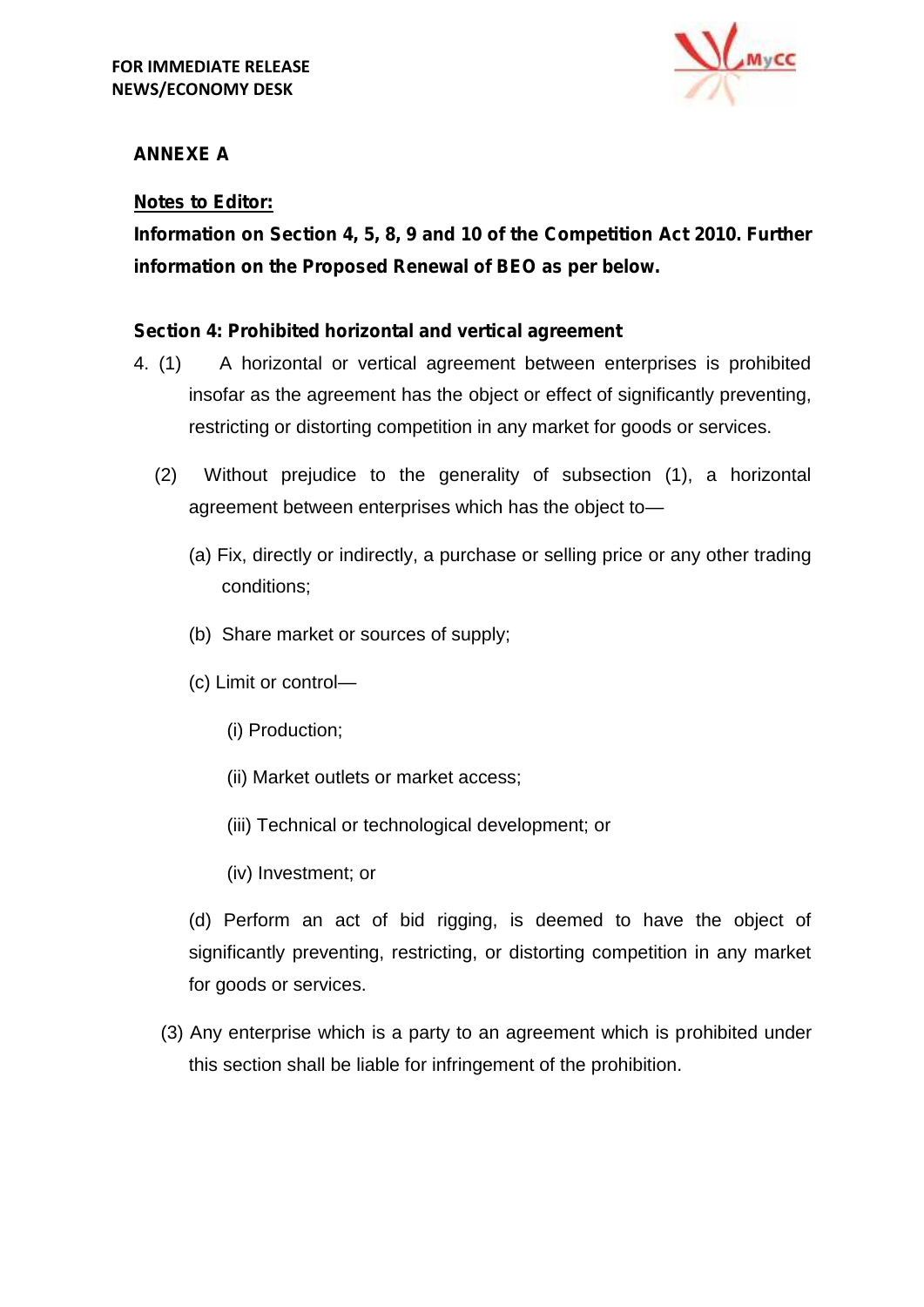

## *Section 5: Relief of Liability*

- 5. Notwithstanding section 4, an enterprise which is a party to an agreement may relieve its liability for the infringement of the prohibition under section 4 based on the following reasons:
	- (a) There are significant identifiable technological, efficiency or social benefits directly arising from the agreement;
	- (b) The benefits could not reasonably have been provided by the parties to the agreement without the agreement having the effect of preventing, restricting or distorting competition;
	- (c) The detrimental effect of the agreement on competition is proportionate to the benefits provided; and
	- (d) The agreement does not allow the enterprise concerned to eliminate competition completely in respect of a substantial part of the goods or services.

## *Section 8: Block Exemption*

- 8. (1) If agreements which fall within a particular category of agreements are, in the opinion of the Commission, likely to be agreements to which section 5 applies, the Commission may, by order published in the Gazette, grant an exemption to the particular category of agreements.
	- (2) An exemption granted under this section is referred to as a "block exemption".
	- (3) An agreement which falls within a category specified in a block exemption is exempt from the prohibition under section 4.
	- (4) The Commission in granting the block exemption may impose any condition or obligation subject to which a block exemption shall have effect.
	- (5) A block exemption may provide that—
		- (a) if there is a breach of a condition imposed by the block exemption, the Commission may, by notice in writing, cancel the block exemption in respect of the agreement from the date of the breach;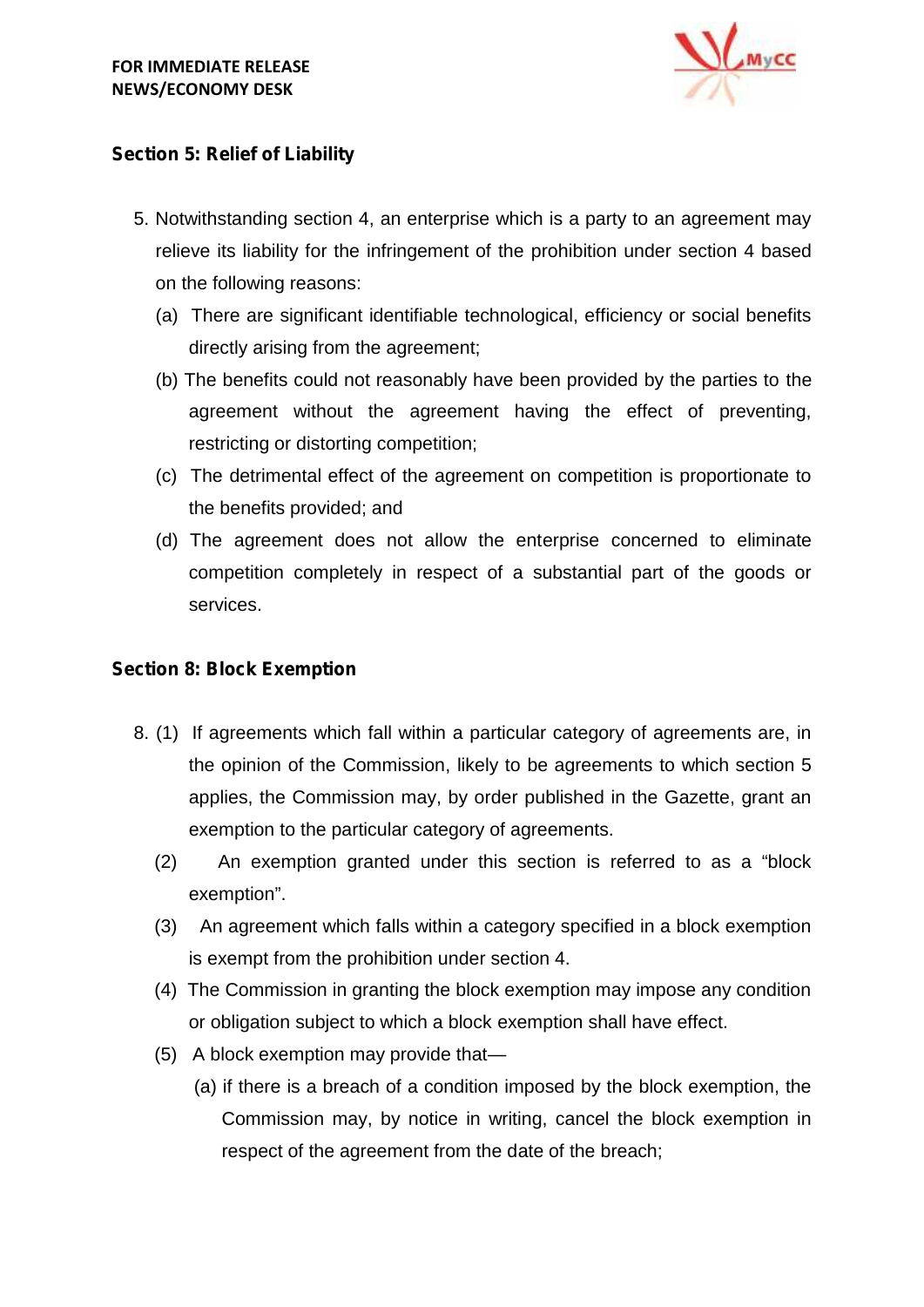

- (b) If there is a failure to comply with an obligation imposed by the block exemption, the Commission may, by notice in writing, cancel the block exemption in respect of the agreement;
- (c) if the Commission considers that a particular agreement is not one to which section 5 applies, the Commission may, by notice in writing, cancel the block exemption in respect of the agreement from such date as the Commission may specify;
- (d) The block exemption shall cease to have effect at the end of a period specified in the order; or
- (e) The block exemption is to have effect from a date earlier than that on which the order is made.

#### *Section 9: Procedure for block exemption*

- 9. The Commission shall, before granting a block exemption
	- (a) Publish details of the Commission's proposed block exemption;
	- (b) Give at least thirty days from the date of publication to allow any submission to be made by members of the public in relation to the proposed block exemption; and
		- (c) Give due consideration to any submission made.

#### *Section 10: Abuse of dominant position*

- 10. (1) An enterprise is prohibited from engaging, whether independently or collectively, in any conduct which amounts to an abuse of a dominant position in any market for goods or services.
	- (2) Without prejudice to the generality of subsection (1), an abuse of a dominant position may include—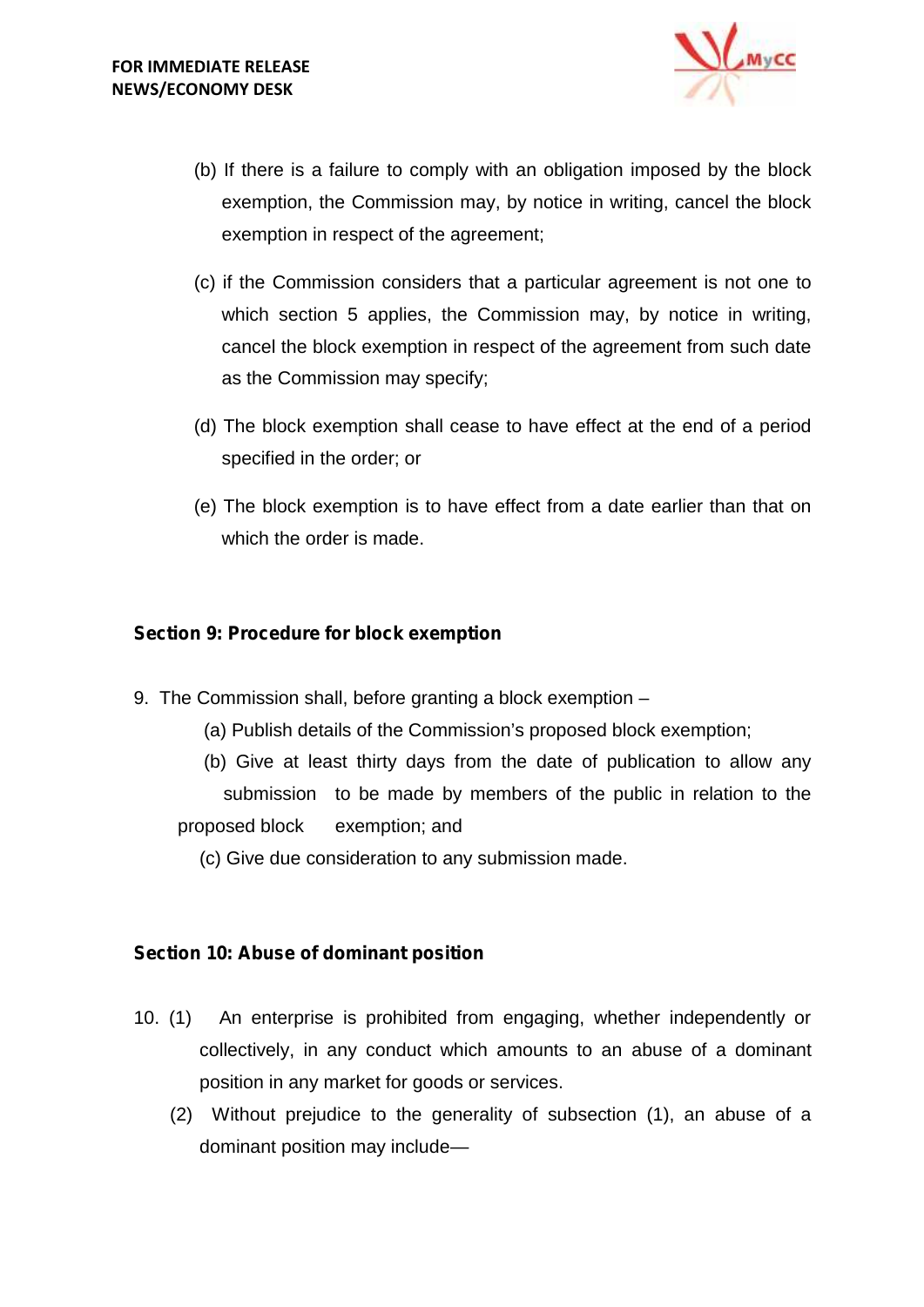

- (a) Directly or indirectly imposing unfair purchase or selling price or other unfair trading condition on any supplier or customer;
- (b) Limiting or controlling—
	- (i) Production;
	- (ii) Market outlets or market access;
	- (iii) Technical or technological development; or
	- (iv) Investment, to the prejudice of consumers;
- (c) Refusing to supply to a particular enterprise or group or category of enterprises;
- (d) Applying different conditions to equivalent transactions with other trading parties to an extent that may—

(i) Discourage new market entry or expansion or investment by an existing competitor;

(ii) Force from the market or otherwise seriously damage an existing competitor which is no less efficient than the enterprise in a dominant position; or

(iii) Harm competition in any market in which the dominant enterprise is participating or in any upstream or downstream market;

- (e) Making the conclusion of contract subject to acceptance by other parties of supplementary conditions which by their nature or according to commercial usage have no connection with the subject matter of the contract;
- (f) Any predatory behaviour towards competitors; or
- (g) Buying up a scarce supply of intermediate goods or resources required by a competitor, in circumstances where the enterprise in a dominant position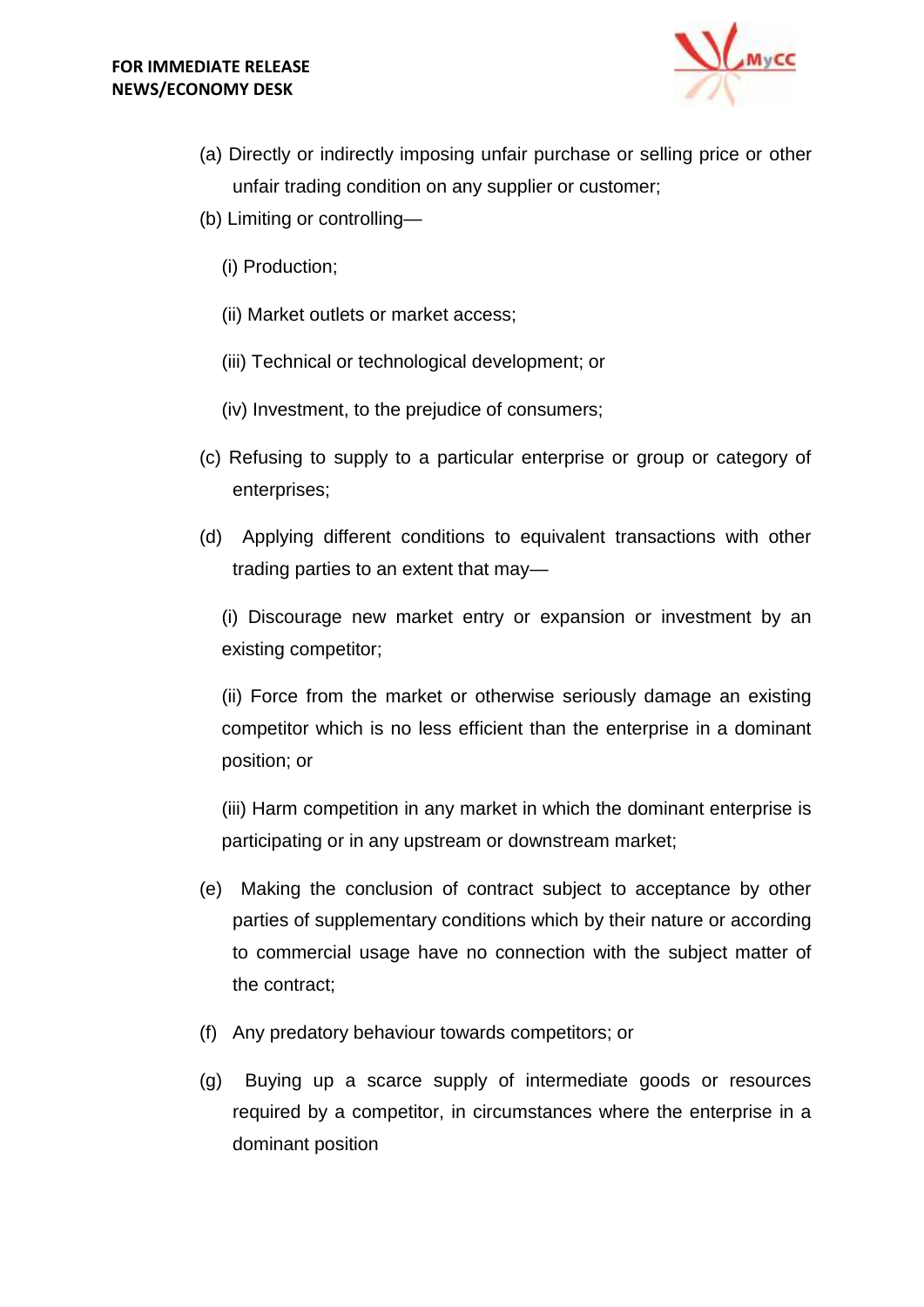

does not have a reasonable commercial justification for buying up the intermediate goods or resources to meet its own needs.

- (3) This section does not prohibit an enterprise in a dominant position from taking any step which has reasonable commercial justification or represents a reasonable commercial response to the market entry or market conduct of a competitor.
- (4) The fact that the market share of any enterprise is above or below any particular level shall not in itself be regarded as conclusive as to whether that enterprise occupies, or does not occupy, a dominant position in that market.

# **Additional information on the Proposed Renewal of Block Exemption Order (BEO)**

- 1. "Liner shipping services" means any services provided by a liner operator to any transport user upon payment for the containerization of goods and scheduled transport of the containerized goods, or other transport of goods, by an ocean transport on regular basis:
	- (a) though any particular route between ports; and
	- (b) In accordance with timetables and sailing dates which are made available and advertised in advance

But shall not include full vessel chartering arrangements with any transport user such as a tanker and bulk vessel services.

2. "Vessel Sharing Agreement" means an agreement between liner operators in which the parties to such agreements shall only discuss and agree on the operational arrangements relating to the provision of liner shipping services, including the coordination or joint operation of vessel services, and the exchange or charter of vessel space.